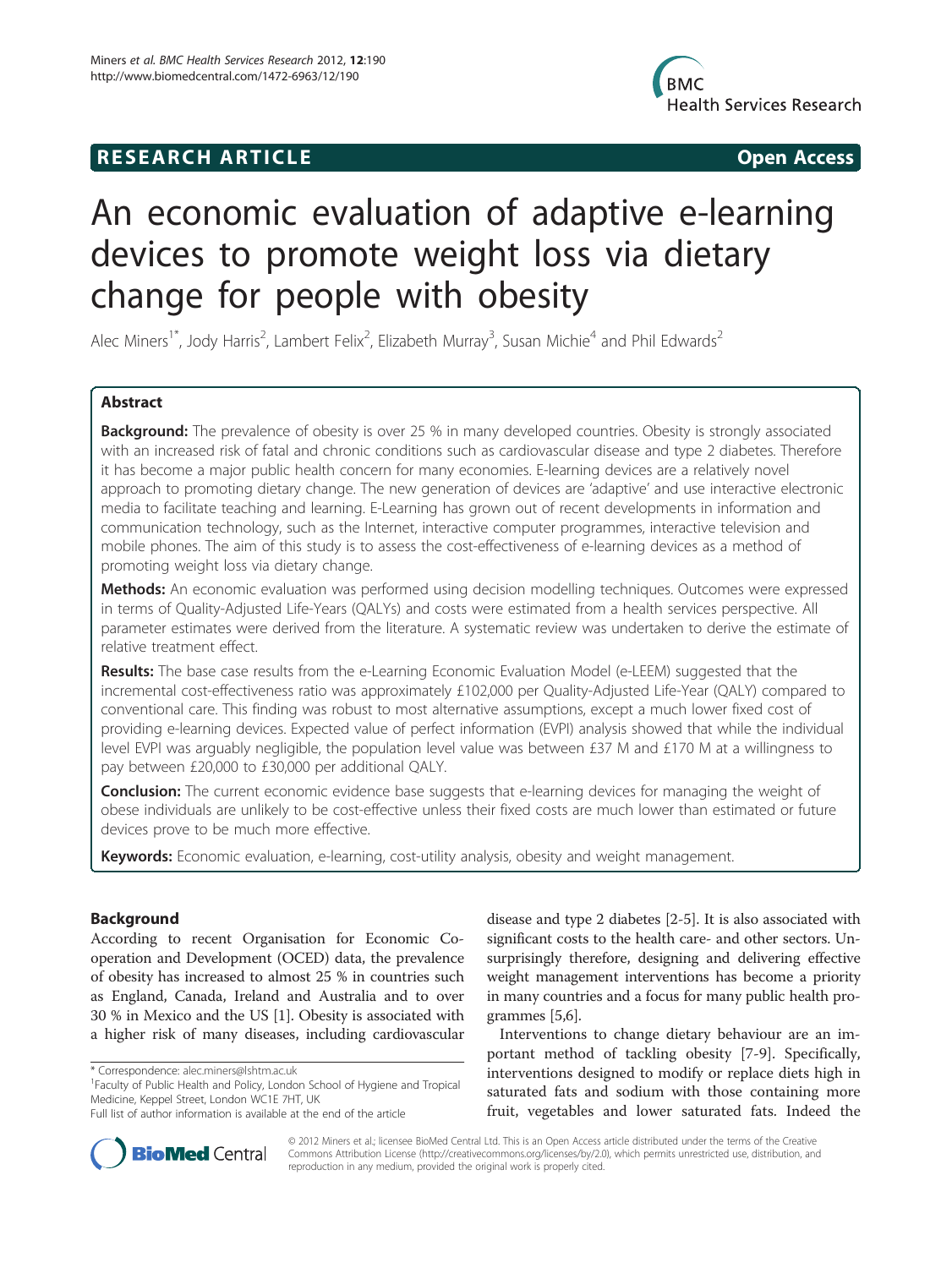WHO reports that the consumption of up to 600 g per day of fruit and vegetables could reduce the total worldwide burden of disease by 1.8 %, and reduce the burden of ischaemic heart disease and ischaemic stroke by 31 % and 19 % respectively [[10\]](#page-7-0).

A new and evolving area in the promotion of dietary behavioural change is 'e-Learning', the use of interactive electronic media to facilitate teaching and learning on a range of issues including health. E-Learning devices (e-LDs) have grown out of recent developments in information and communication technology, such as the Internet, interactive computer programmes, interactive television, and mobile phones [\[11-15\]](#page-7-0). So-called 'second and third generation' e-Learning interventions use 'adaptive' interactive technology delivered on computers and portable devices, such as mobile phones to produce iterative, interactive and more immediate feedback [[16](#page-7-0)]. Moreover, they are rapidly becoming more accessible to the general population (e.g., an estimated 70 % of the population in the UK has access to the internet and this percentage is likely to continue to grow [[17](#page-7-0)]). The high level of accessibility, combined with emerging advances in computer processing power, data transmission and data storage, makes interactive e-LDs a potentially powerful and cost-effective medium for improving dietary behaviour and ultimately health [\[18-20\]](#page-7-0). However, while the general conclusion from three systematic reviews is that they show some promise in terms of dietary behaviour change [\[16,21,22](#page-7-0)], and a fourth suggests some encouragement in terms of weight loss [\[23\]](#page-7-0), a number of important uncertainties remain. For example, the most recent review included studies published up to 2008 [\[16\]](#page-7-0), they were restrictive in terms of patient entry criteria and, importantly, none assessed cost-effectiveness. The latter point is the focus of this study.

# Methods

# Decision problem and model basics

An economic decision model was built, referred to as the e-Learning Economic Evaluation Model (e-LEEM), to assess the cost-effective of the e-LDs. The model consists of a cost-utility analysis (CUA), with health outcomes expressed as quality-adjusted life-years (QALYs). Costs were assessed from a UK health services perspective, and expressed in 2009 prices. In all scenarios, the model was run until all patients died, implying a lifetime horizon for the analysis. All future costs and QALYs were discounted at 3.5 % per annum.

Defining how an e-LD is used, and therefore its associated costs and outcomes, is difficult because they are idiosyncratic in terms of design, platform base, not all are commercially available and they and their use are often poorly described in the clinical trials. Thus, for the purpose of the economic evaluation a single hypothetical/ generic package has been defined broadly reflecting the design and cost of an internet-based intervention evaluated in McConnon et al. [[24](#page-7-0)] as it was a well described contemporary UK-based randomised controlled trial.

There are a number of possible comparator interventions for e-LDs, indeed weight management interventions are rarely used in isolation as results from the systematic review suggest [[25\]](#page-7-0). For this reason, and to be practical, a generic 'conventional care' arm was specified as the comparator intervention, implying an intervention that could contain a number of interventions such as generic dietary information and/or exercise but excluding interventions based on e-LDs or pharmacological treatment. The latter was included as a third treatment option in a sensitivity analysis in an attempt to put the results into a broader context. Note however, that the estimate of relative clinical effect was not based on formal indirect or mixed treatment comparisons.

A number of different modelling approaches were considered. The decision was made to use a discrete event simulation (DES) so that the likelihood of future clinical events and associated costs could be directly linked to individuals' current health. Simulations were based on 1,000 outer (second order or probabilistic) simulations and 1,000 inner (first-order or micro) simulations. EVPI calculations were also undertaken based on a further 1,000 third-order simulations. The model was built in TreeAge Pro 2009 [\[26](#page-7-0)].

# The decision problem

Although e-LDs can be used to prevent obesity and as a means of managing individuals who are already considered obese, it was understood that they are most likely to be used in the latter scenario. Exact patient starting characteristics were changed according to the model run (Table [1](#page-2-0)) so that issues of patient heterogeneity could be assessed, but in all instances, individuals had body-mass indexes (BMIs) of at least 30 kg/m<sup>2</sup> with the aim of reducing weight or modifying further increases. Unless otherwise stated, all individuals were assumed to be aged 50 years. All individuals were assumed to receive treatment with either an e-LD or CC for 12 months, or until they developed a disease (type 2 diabetes or cardiovascular disease), died or dropped-out from treatment, whichever event occurred first (Figure [1\)](#page-2-0). A 'minimising the time to the next event' approach was used to select the sequence of subsequent (competing) events, given relevant life-tables and risk equations. BMI was chosen as the main model 'driver'. That is weight change, should it occur, was transformed into a BMI, which in turn affected the time to future events. This meant that, all else remaining equal, the time to developing cardiovascular disease and type 2 diabetes was shorter in individuals with relatively high BMIs compared with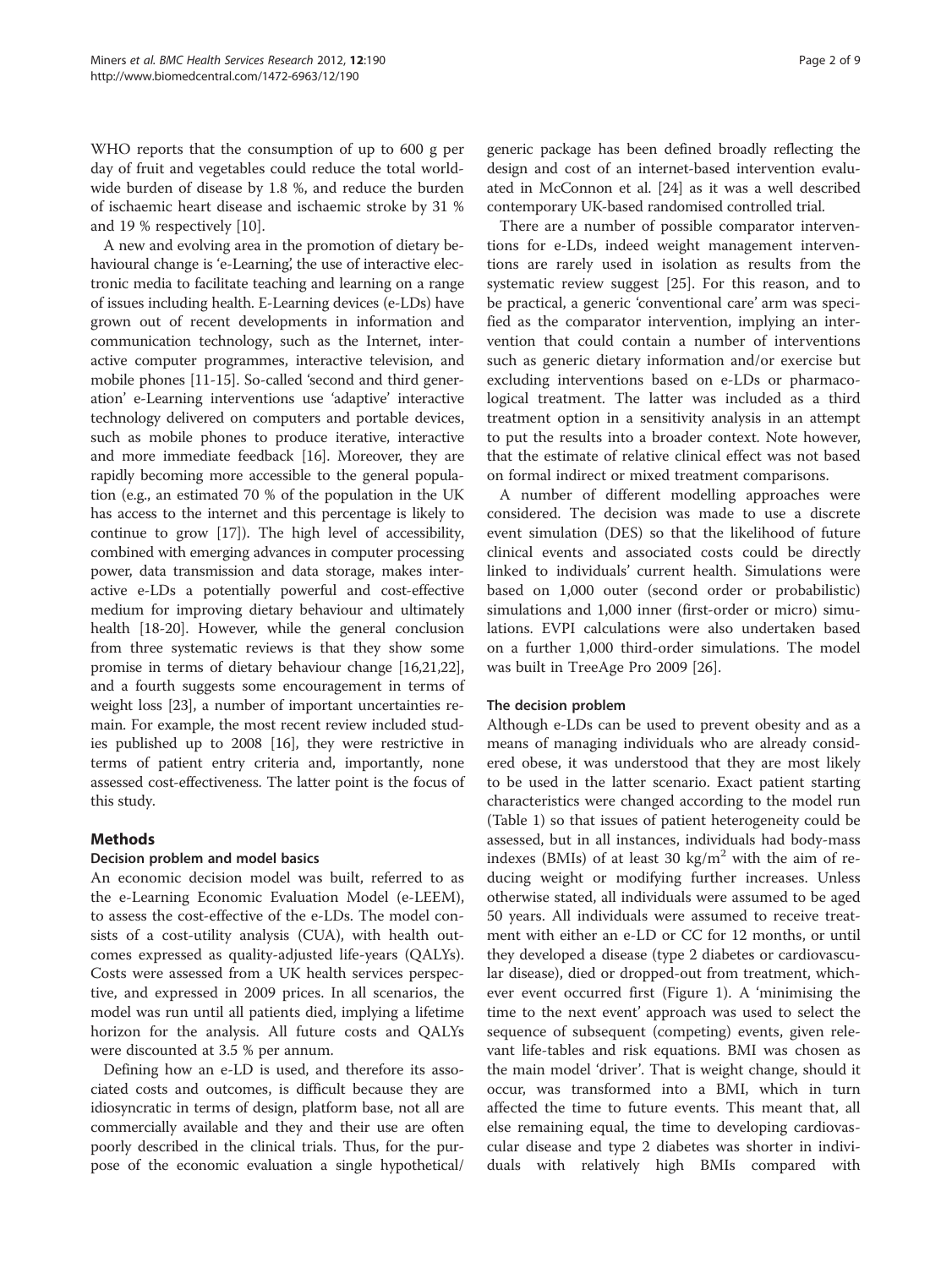<span id="page-2-0"></span>Table 1 Starting characteristics for the base case analyses

| Scenario         | A   | В   | $\mathsf{C}$ | D   | E.   | F.                                            | G       | н  |
|------------------|-----|-----|--------------|-----|------|-----------------------------------------------|---------|----|
| Characteristic   |     |     |              |     |      |                                               |         |    |
| BMI              | 30  | 30. | 33 30        |     | 33   | 35                                            | 35      | 30 |
| Sex              |     |     |              |     |      | Male Male Male Female Male Female Male Female |         |    |
| Smoker           | No. |     | Yes No No    |     |      | Yes Yes                                       | Yes Yes |    |
| T <sub>2</sub> D | Nο  | No. | No l         | No. | No l | No.                                           | Yes     | Nο |

individuals with lower BMIs. The natural history of disease in terms of BMI change was also modelled, meaning that as people aged, mean BMI increased, as did the likelihood of disease and death due to obesity. Additionally, the risk equations were linked so, for example, individuals with type 2 diabetes were at increased risk of developing cardiovascular disease compared to those without it.

#### Estimating time to events and natural history

The time to death was calculated using a life-table approach, as outlined by Barton et al. [[27\]](#page-7-0) [\[28\]](#page-7-0). In addition to this, 33 % [\[29\]](#page-7-0) of patients who developed cardiovascular disease (CVD) were assumed to die immediately once the event had occurred. All deaths from T2D were considered to be attributable to cardiac problems, thus they were not independently modelled. These approaches were used in the base case to avoid the possibility of double counting occurrences of death, thus it is arguably conservative. The QRISK2 [\[30](#page-7-0)] algorithm was used to predict the risk of CVD. Two T2D risk equations were identified [\[31\]](#page-7-0) [[32](#page-7-0)]. While an arbitrary decision was made to use the Stern equation, the Lindström model was used in a sensitivity analysis.

While receiving treatment with either an e-LD or CC, the baseline annual bodyweight was assumed to change in line with results from a recently reported UK-based RCT  $[\text{kg} \sim N$  –1.9, 0.63] [[24\]](#page-7-0). Following treatment

cessation, the natural history of BMI change was modelled using evidence cited in the 2005 NICE Obesity Guideline [[33\]](#page-7-0). Specifically Fine et al., [[34\]](#page-7-0) state that the mean increase in weight over 4 years is 1 kg per year. The Guideline also states that this finding is consistent with the findings of Heitmann et al. [\[35\]](#page-7-0) who performed a retrospective semi-longitudinal study to determine the pattern of weight changes over 11 years in a Danish population that became overweight in adulthood. Thus, all patients were assumed to put on an average of 1 kg per year independently of initial BMI levels.

Weight gain was converted into an increased BMI by assuming men were on average 1.75 ms tall whereas women were 1.62 ms tall [[36](#page-7-0)]. This is equivalent to a 0.33 and a 0.38 unit increase in BMI respectively, per 1 kg increase in weight  $[BMI = weight (kg)/height<sup>2</sup> (m)]$  [\[37\]](#page-7-0). This meant, for example, that it would take an average of 0.31 years (0.1/0.33) for a man's BMI to increase by 0.1 kg/m<sup>2</sup>.

High attrition rates are a defining feature of weight loss/ preventing weight gain interventions. Therefore the probability that individuals stopped treatment before 12 months, for reasons other than developing disease or death, was included. The Turnin 2001 RCT was used to estimate the base case probability of drop out, although this value was altered in a sensitivity analysis. The results showed that 179/557 participants were lost to follow-up over the 12 month period. Differences in attrition rates between the e-LD and CC treatment options were judged to be negligible and were not included in the model [\[25\]](#page-7-0).

#### Estimating relative intervention effect

Relative treatment effects were estimated using results from a systematic review and meta-analysis [\[25](#page-7-0)]. In brief, interventions were included in the review if they contained RCTs of interactive computer software programmes that tailored output according to user input, in adolescents or adults, did not include any human

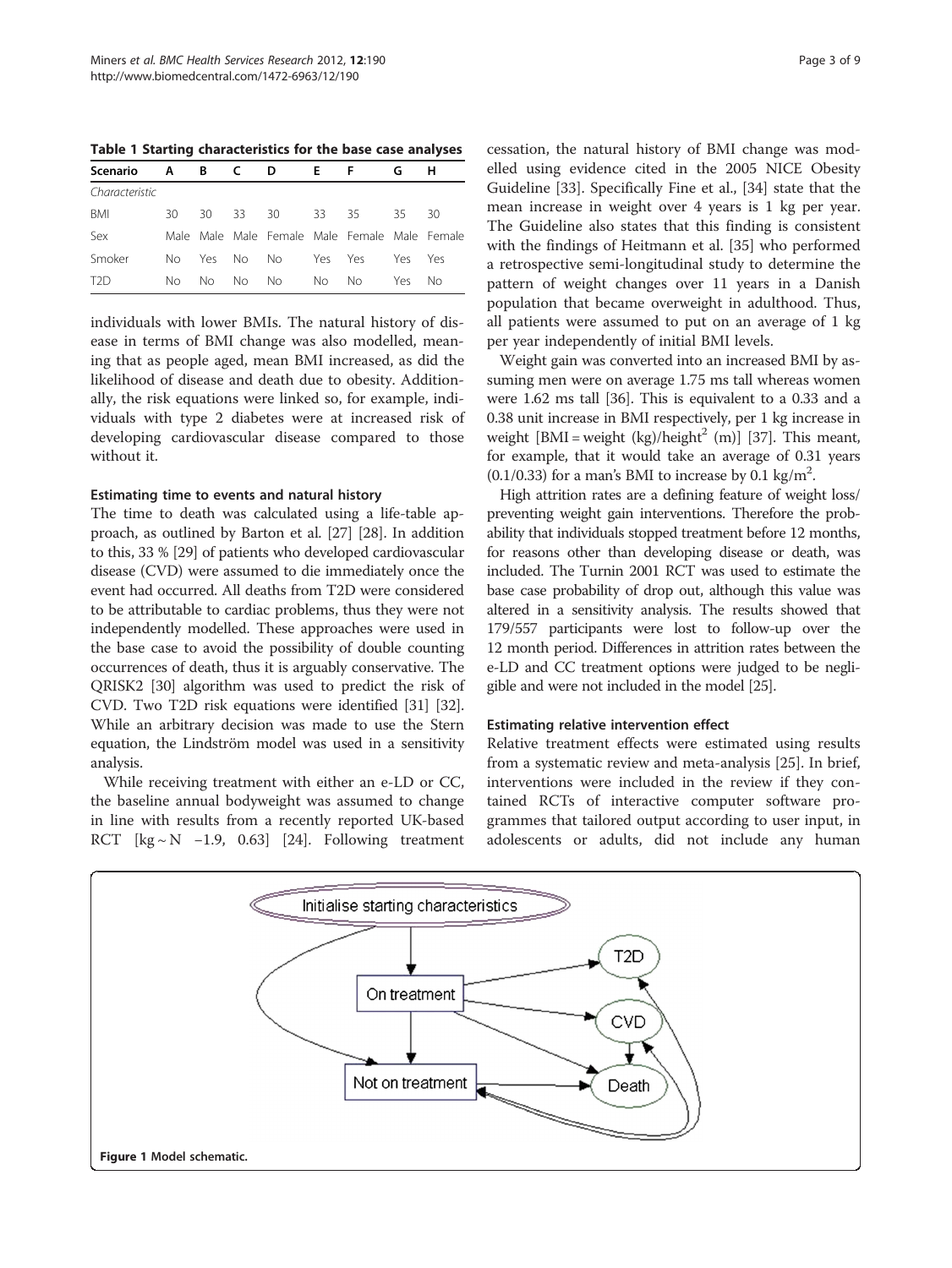interaction (eg. motivational telephone calls) where the focus was on promoting dietary change. In all, 43 eligible RCTs were identified, of which 9 (33 %) reported mean BMI at the study end with standard deviations [\[25\]](#page-7-0). Random effects meta-analysis suggested a non-statistically significant ( $p = 0.69$ ) weighted mean difference in favour of the e-LDs  $[N \sim -0.12, 0.29]$  (Figure 2). There was evidence to suggest estimates of effect did not differ according to whether follow-up was earlier (within 3 months) or later  $(p = 0.59)$ , if they included participants who were overweight ( $p = 0.58$ ), whether the studies aimed to maintain or reduce BMI  $(p = 0.91)$  or whether interventions included a physical activity component ( $p = 0.91$ ).

The cost-effectiveness of orlistat was also estimated in a single sensitivity analysis. Orlistat's mean annual effect was estimated to be a loss of 3.46 kg, as reported by a review of three RCTs [\[38](#page-7-0)].

# Costs

Costs were broadly divided into two types: those associated with specific events, and those relating to the initial 12 months of treatment (Table [1](#page-2-0)).

All costs were inflated to 2009 prices using the Hospital and Community Health Services Index [\[39](#page-7-0)]. The costs of CVD were taken from Warren et al., [\[40](#page-7-0)] and were reported as one-off costs for fatal, non-fatal events and an annual cost for survivors. No other costs associated specifically with CVD were included. The annual cost of diagnosed T2D was taken from Ara [\[41](#page-7-0)]. The

cost included 2 general practitioner visits per year, a specialist nurse visit, drug treatment for high blood pressure, statin therapy and treatment with metformin. The annual costs of CC and those associated with e-learning devices were taken from a UK-based RCT of web-based support package [[24](#page-7-0)]. The costs for both interventions included resources such as drug costs and health care visits and slimming clubs. The main difference between the two was that the internet-based support package included an additional fixed cost per patient of £854 per annum for the actual web-based support (meaning this cost was applied per patient irrespective of how long their treatment lasted in the base case). The yearly cost of orlistat treatment was assumed to be £415 (based on 120 mg treatment 3 times per day, at a unit price per pill of £0.38 [£32.27/84]), plus the cost of 5 GP visits  $(E35)$ per visit).

# **Utilities**

All utility values were estimated from a single large UK study that assessed the relationship between BMI, other health-related issues and EQ-5D utility scores (Table [2](#page-4-0)) [[42\]](#page-7-0). A maximum of two long-standing illnesses were permitted, representing the possibility of developing CVD and T2D.

# Results

The base case results are shown in Table [3](#page-4-0) for a number of different patient starting characteristics. Although the absolute costs and QALYs vary across the scenarios, in

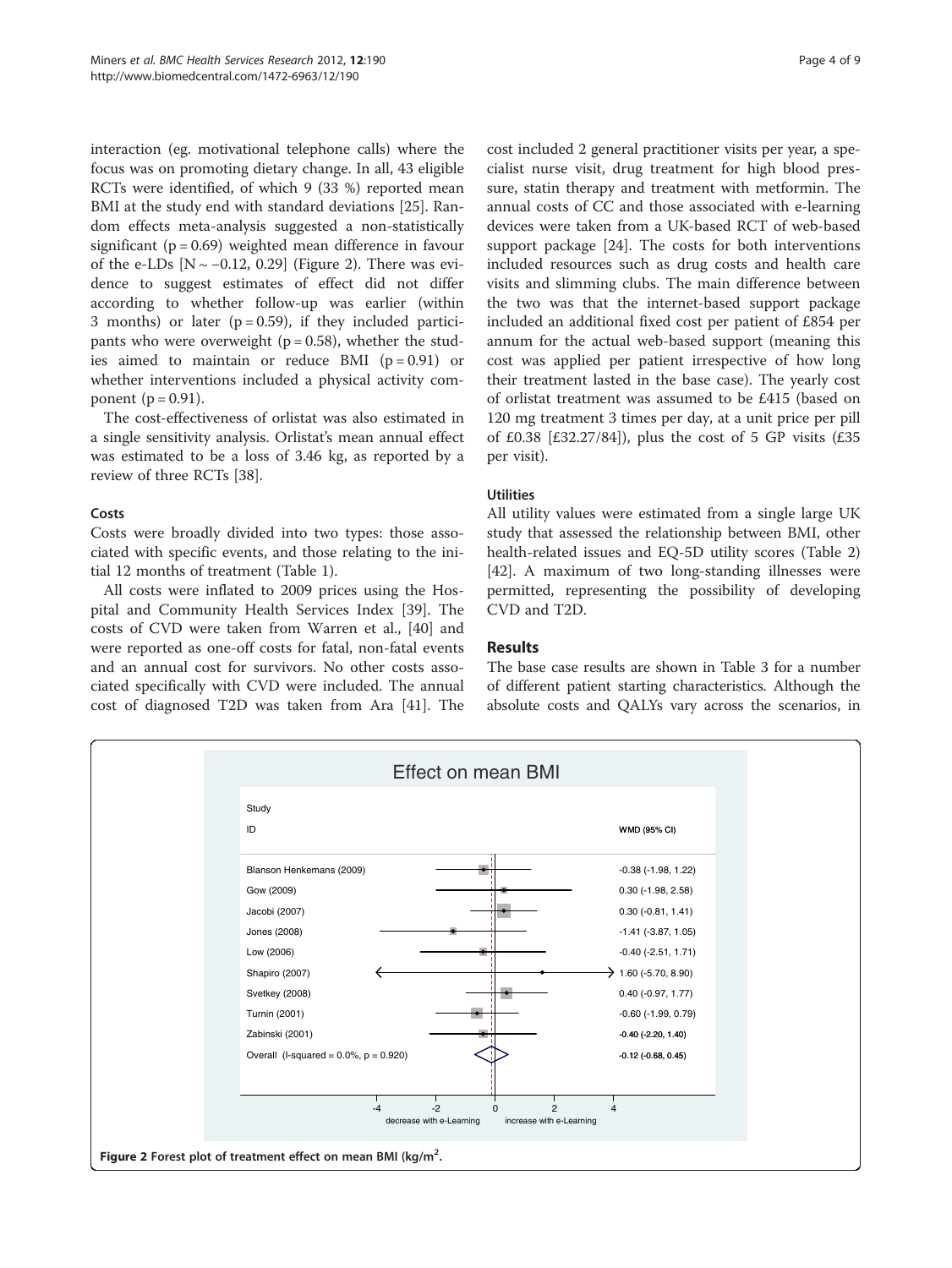#### <span id="page-4-0"></span>Table 2 Description of costs

| <b>Description</b>                   | <b>Mean Value</b> | Distribution <sup><math>\wedge</math></sup> | Source                         |
|--------------------------------------|-------------------|---------------------------------------------|--------------------------------|
| <b>CVD fatal event</b>               | £3,058            | Gamma (9, 0.00295)                          | Warren* [40]                   |
| <b>CVD</b> non-fatal event           | £3,648            | Gamma (9, 0.002469)                         | Warren* [40]                   |
| Annual cost of non-fatal CVD event   | £876              | Gamma (9, 0.010309)                         | Warren* [40]                   |
| Annual cost of T2D                   | f724              | Gamma (9, 0.0125)                           | Ara [41], NICE Guideline* [33] |
| Annual cost attributable to orlistat | <b>£715</b>       | N/A                                         | BNF [43], Foxcroft [38]        |
| Annual cost of e-leaning device      | £140 (SE £234)    | Gamma (0.3549, 0.002535)                    | McConnon <sup>5</sup> [24]     |
| Fixed cost of e-learning device      | f854              | N/A                                         | McConnon <sup>5</sup> [24]     |
| Annual cost of conventional care     | £226 (SE £329)    | Gamma (0.479, 0.002088)                     | McConnon <sup>5</sup> [24]     |

\*Indicates that mean values were derived from this source but measures of variance were not reported. In these instances, standard errors were based on one third of the mean value.

 $<sup>5</sup>$ An extended report relating to the published economic was supplied by the authors.</sup>

^parameterised as required in TreeAge Pro 2009, Gamma ~ (α, λ).

each instance the incremental health gains were small, as indicated by the fact very few additional cases of T2D or CVD were averted. The lowest reported ICER was approximately £102,000 per additional QALY (scenario A). Scenarios containing women were associated with lower QALYs compared with men (e.g. scenario D compared with A) because lower rates and time spent with CVD were more than offset by higher rates and time spent with T2D. The cost-effectiveness acceptability frontier for scenario A (Figure 3) shows that up to about £200,000 per additional QALY, CC is the preferred option, but even after this point, there is a high degree of uncertainty around e-LD being the most cost-effective option.

|                        |  | Table 3 Base case results (see Table 4 for patient starting |
|------------------------|--|-------------------------------------------------------------|
| <b>characteristics</b> |  |                                                             |

| <b>Scenario</b> | Intervention | Cost(f) | QALYs  | ICER $(f)$ |
|-----------------|--------------|---------|--------|------------|
| Α               | CC           | 4,884   | 12.527 |            |
|                 | e-LD         | 5,646   | 12.534 | 102,112    |
| B               | CC           | 5,364   | 12.093 |            |
|                 | e-LD         | 6,129   | 12.100 | 121,856    |
| C               | CC           | 5,340   | 12.196 |            |
|                 | e-LD         | 6,088   | 12.200 | 184,962    |
| D               | CC           | 4,035   | 11.703 |            |
|                 | e-LD         | 4,732   | 11.708 | 125,891    |
| E               | CC           | 5,810   | 11.838 |            |
|                 | e-LD         | 6,566   | 11.844 | 150,865    |
| F               | CC           | 5,201   | 11.209 |            |
|                 | e-LD         | 5,902   | 11.214 | 151,142    |
| G               | CC           | 15,014  | 10.910 |            |
|                 | e-LD         | 15,789  | 10.911 | 232,911    |
| н               | CC           | 4,469   | 11.500 |            |
|                 | e-LD         | 5,186   | 11.506 | 112,628    |

CC, conventional care; e-LD, e-learning device; QALYs, quality-adjusted lifeyears; ICER, incremental cost-effectiveness ratio.

#### Sensitivity analysis

A number of one-way sensitivity analyses were performed. Arguably the most important in terms of large changes to the ICER were the fixed costs associated with the e-learning devices, the relative treatment effect, the rate at which health outcomes were discounted and the duration of treatment effect (Table [5\)](#page-5-0).

When orlistat was included as a comparator, it dominated e-LD. Against CC, orlistat cost almost £6,000 per additional QALY.

# Expected value of perfect information (EVPI) analysis

The per person EVPI was £11 rising to £506 at willingness's to pay (WTP) for an additional QALY of £0 and £100,000 respectively. The population EVPI was estimated by assuming 2 and 10-year intervals, a 3.5 % annual discount rate and annual UK obesity incidence of 308,000 [\[37](#page-7-0)]. The corresponding population EVPI value was arguably large at all positive willingness's to pay

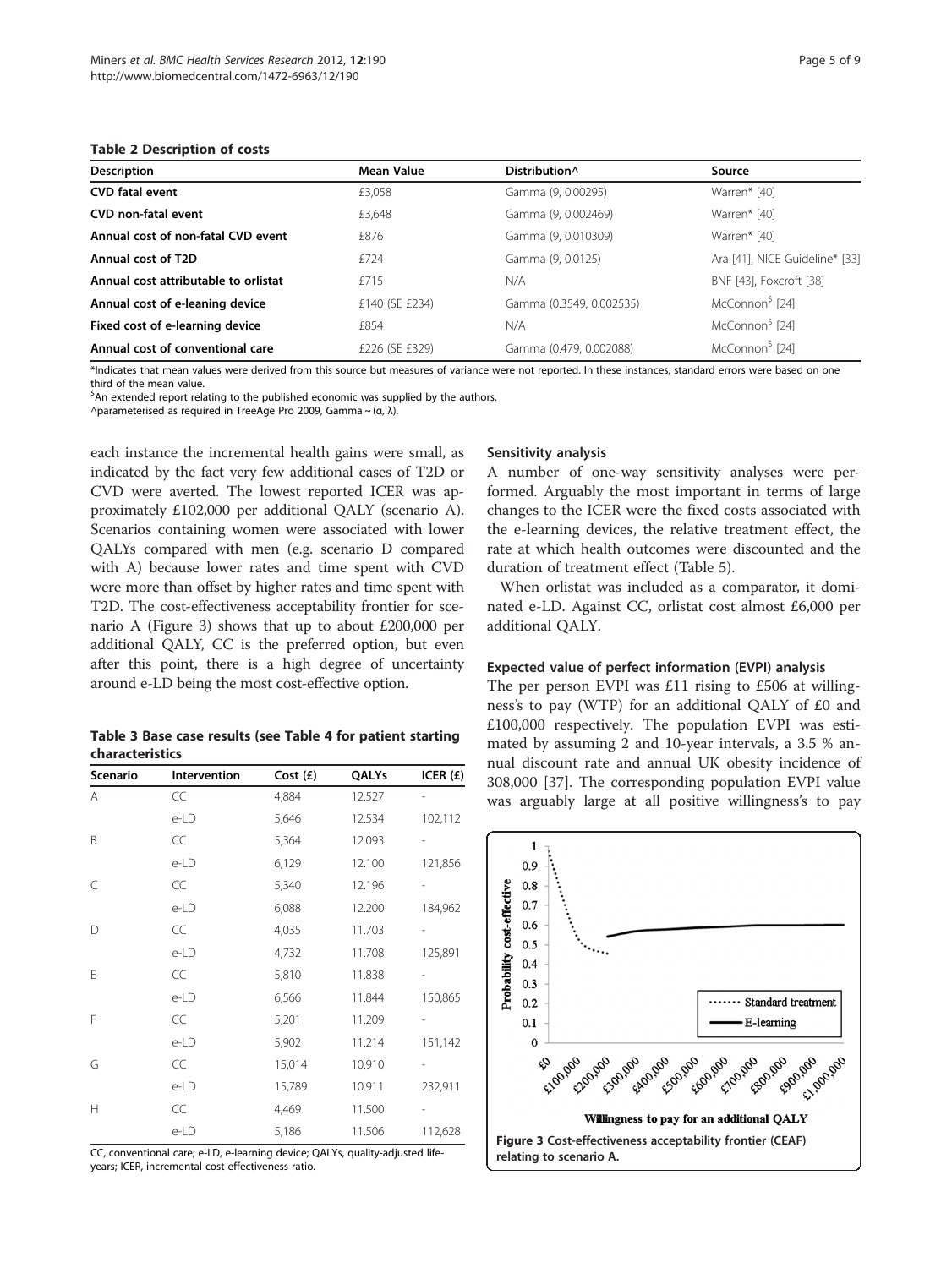<span id="page-5-0"></span>Table 4 Relationship between independent variables and EQ-5D utility scores, Macran et al. [[42\]](#page-7-0)

| (kg/m <sup>2</sup> ) | BMI group Coefficient Age group Coefficient No. | (years)   |         | of LSIs*      | Coefficient |
|----------------------|-------------------------------------------------|-----------|---------|---------------|-------------|
| $21$                 | $-0.02$                                         | 18-24     | 0       | 0             | 0           |
| $21 - 25$            | 0                                               | 25-34     | 0.0005  | 1             | $-0.115$    |
| $26 - 30$            | $-0.02$                                         | $35 - 44$ | $-0.01$ | $\mathcal{L}$ | $-0.196$    |
| 31-39                | $-0.04$                                         | $45 - 54$ | $-0.02$ |               |             |
| >39                  | $-0.06$                                         | $55 - 64$ | $-0.04$ |               |             |
|                      |                                                 | 65-74     | $-0.04$ |               |             |
|                      |                                                 | >75       | $-0.08$ |               |             |

\*LSIs, Long standing illnesses.

(Figure 4). For example the 2-year population results for the complete model was almost £33 million at a WTP of £20,000.

A single expected value of information analysis for parameters (EVPPI) was undertaken on the relative treatment effect (weighted mean difference) associated with two treatment options. The results suggest that at a willingness to pay of £20,000 to £30,000 per additional QALY, the maximum value of conducting a further RCT was between £37 M and £170 M. However, these figures reduced to between £8 M and £36 M if the time horizon was reduced to 2 years

| Table 5 Sensitivity analysis on scenario A patient |  |  |  |
|----------------------------------------------------|--|--|--|
| <b>characteristics</b>                             |  |  |  |

| Parameter                                                                                | CC    | e-LD         |                                          |
|------------------------------------------------------------------------------------------|-------|--------------|------------------------------------------|
|                                                                                          |       |              | Costs (£) QALYs Costs (£) QALYs ICER (£) |
| Doubling the time to a 0.1<br><b>BMI</b> increase after<br>treatment stops               | 4.545 | 12.972 5,302 | 12.978 122,125                           |
| £0 initial cost for<br>e-learning devices                                                | 4.903 | 12.475 4.845 | 12.483 Dom                               |
| <b>Lindstrom T2D risk</b><br>equation [32]                                               | 4,248 | 12.812 5,608 | 12.818 124,813                           |
| Starting age of 30 years                                                                 | 5,065 | 17.976 5,820 | 17.986 74,151                            |
| Starting age of 60 years                                                                 | 4,577 | 9.749 5.347  | 9.754 118.741                            |
| Using estimate of relative<br>treatment effect from Turnin<br>$(N \sim -0.6, 0.71)$ [44] | 4.999 | 12.802 5,704 | 12.837 20,053                            |
| <b>Doubling all T2D related costs 6,819</b>                                              |       | 12.4167,561  | 12.435 83,306                            |
| Doubling all CVD related costs 7,704                                                     |       | 12.5078,458  | 12.513 100,480                           |
| Doubling the cost of CC                                                                  | 5,115 | 12.482 5,706 | 12.488 86,323                            |
| 0 % discount rate for<br>health benefits                                                 | 4.943 | 19.325 5,699 | 19.338 58,869                            |
| Halving the attrition rate<br>for both treatments                                        | 4,871 | 12.799 5,662 | 17.897 84,483                            |
| <b>Treatment for 24 months</b>                                                           | 5.600 | 12.806 5,719 | 12.817 64.487                            |

Dom, e-learning is 'dominant'; \*59 % probability e-LD is cost-effective at £30,000 per additional QALY; CC, conventional care; e-LDs; e-learning devices.



#### **Discussion**

The aim of this study was to assess the cost-effectiveness of e-learning devices (e-LDs) compared with conventional care (CC) in people with obesity. An economic evaluation based on discrete event simulation techniques was used to synthesise data from the published literature together with results from a systematic review and meta-analysis of RCT evidence on the impact of treatment on BMI.

The model results suggest that under most circumstances, e-LDs are unlikely to be cost-effective at any reasonable willingness-to-pay threshold. Mainly because of the fixed costs of installing the devices coupled with a negligible impact on BMI. Only when the fixed cost of the e-LD was removed, or substantially lowered, did elearning devices appear to be cost-effective.

The fixed costs associated with the e-LDs were difficult to assess. Largely because most of the published clinical evaluations did not report resource use/cost data, they are heterogeneous in nature and it was unclear whether any were commercially available (and therefore had an associated user fee). For these reasons, the fixed cost of the e-LDs, was taken directly from the trial by McConnon - an internet-based intervention. The associated costs comprised of the development and running costs of the website over the 12 month study period. An economic evaluation was performed alongside the RCT, and it too concluded that the e-LD was unlikely to be cost-effective largely because of the fixed cost. However, it is unclear whether all e-LDs have an associated fixed cost. Second, assuming they do, fixed costs are likely to decline as the number of users increases meaning they could be substantially lower than the mean value assumed in this analysis. Third, even if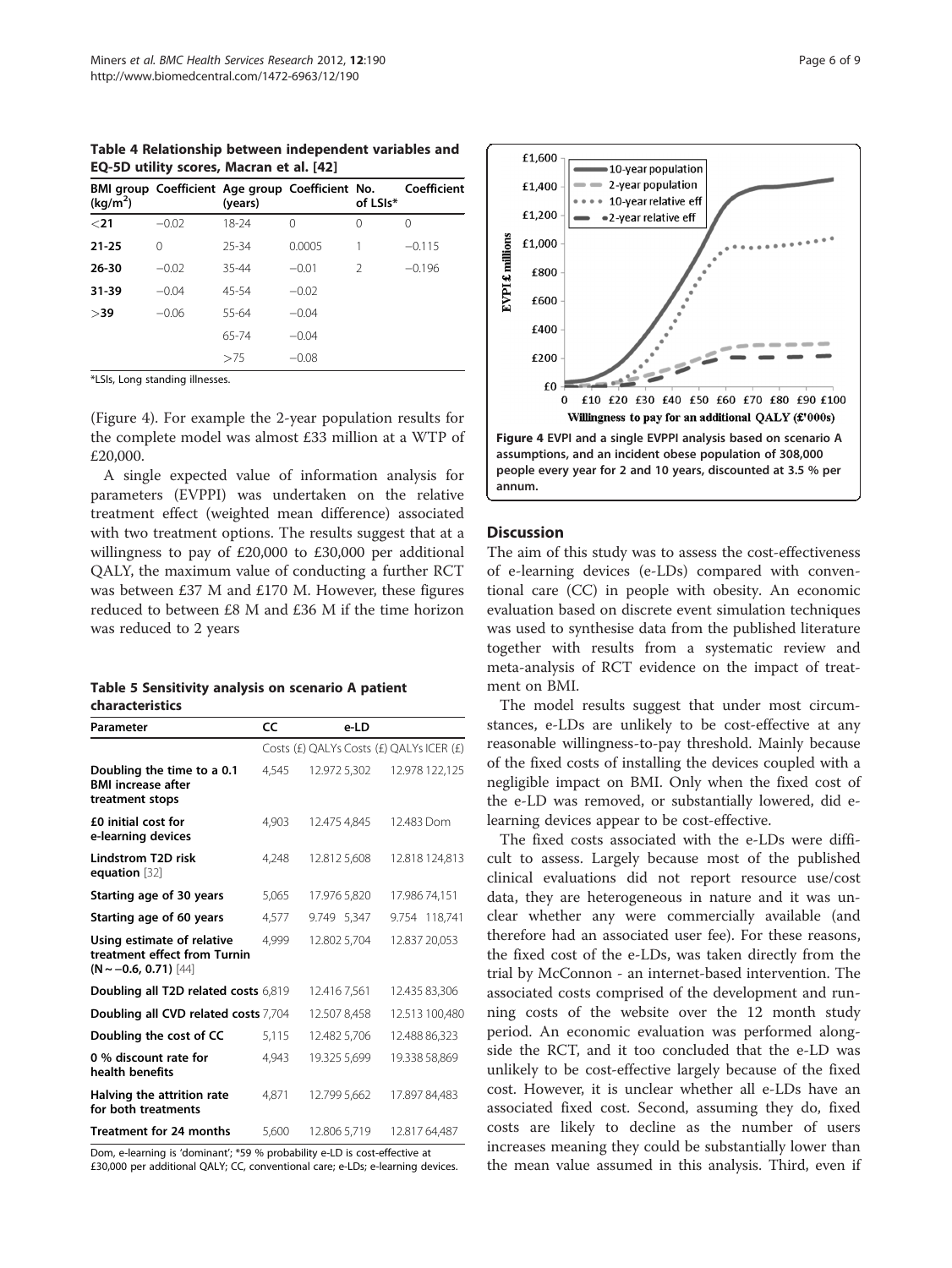the fixed cost was zero, it is unclear whether commercial programme developers would charge a fee for using the programme, how much it would be and how frequently it would be charged.

The choice of comparator programme(s) is an important design decision for any economic evaluation. Here the choice was 'conventional care' as delivered by health care professionals, as the control arms in the systematic review tended to use a mix of interventions. For example, most of the trials that focussed on dietary change were not particularly explicit as to what advice was given (eg. choice of diet) or who provided it (eg. a physician or nurse). This is important because it is possible that different approaches may be more or less cost-effective compared with each other, and (implicitly) averaging them as is the case here, could be misleading from an incremental perspective. Of equal importance, CC, however delivered, is not the only method of reducing weight. For example, it is possible to promote exercise, to use drug treatments such as orlistat or to use combinations of these approaches. Although the analysis containing orlistat was only crude in so much that it was not based on formal indirect treatment comparisons, it does illustrate the point that even if e-LDs were considered cost-effective compared with CC, they might not be compared with other treatments.

A number of economic evaluations of web-based interventions to promote weight loss have previously been published [\[24,45](#page-7-0)-[47](#page-8-0)]. McConnon et al. [[24](#page-7-0)] concluded that it cost about £40,000 per additional QALY if an internet programme replaced usual care, while the two other studies reported ICERs nearer US\$5,000 to \$7,000 per life-year gained. While these results are different to ours, there are a number of possible explanations. First, our study focused purely on e-learning devices. The other studies were not so restrictive in terms of the intervention specifics. Indeed the interventions evaluated by Krukowski [\[46](#page-8-0)] and Hersey [[47](#page-8-0)] included an element of interaction with other patients, individual/group coaching sessions and telephone support, they were not e-learning devices. Second, our estimate of intervention effect was based on the results from a systematic review of 43 RCTs whereas the studies by McConnon and Krukowski were based on the results from single trials. Third, the study by Krukowski assumed in the base case that weight loss could not be regained, an assumption we consider to be unrealistic. Lastly, our study assessed the cost-effectiveness in people who were already considered to be obese. This is was an explicit criterion in the studies by McConnon and Hersey, but not in the evaluation by Krukowski. Indeed, the latter was said to have been performed in individuals who were highly educated, but few other details are provided. Therefore, while we have concluded that in our opinion e-LDs to promote dietary change and weight loss are unlikely to be costeffective in obese populations, this conclusion should not necessarily be generalised to all web-based weight management interventions or to all population groups

There are undoubtedly a number of other limitations with the evidence used in the model. First, the QRISK2 risk equation is designed to assess the probability of developing primary CVD-events. Thus, the model takes does not take into account the possibility that individuals who survive one CVD event are more likely to experience another. However, it is unlikely that this would have a major bearing on the results given the negligible treatment effects.

The CVD and T2D risk equations take into account risk factors such as systolic blood pressure and cholesterol levels in addition to BMI. While the trials rarely reported changes in these risk factors, a more sophisticated modelling approach could take into account their likely correlations.

Potentially counter intuitive results were produced in a number of scenarios. For example, when the costs of T2D and CVD were increased, the ICER associated with e-learning also increased. This is because people treated with e-learning devices live longer on average with these conditions, even though they are less likely to develop them in the first instance. The net result is an increase in the incremental cost and the associated ICER. Such seemingly counter intuitive results were also reported in the NICE Obesity Guideline, along with a similar explanation [\[33\]](#page-7-0).

The EVPI analysis suggested that the value of further research was arguably large, even with a 2 year horizon; e-based technologies are likely to have relatively short life-cycles. This is because despite the evidence of a relatively small clinical effect on BMI, the e-LDs are relatively cheap and the number of obese people is high compared with many other conditions

# Conclusion

The e-LEEM model was built to assess the costeffectiveness of e-learning devices compared to CC for people with obesity, as methods of promoting healthier eating and weight loss. The model contains a number of assumptions and necessarily draws on evidence from a number of different sources. The results suggest that e-LDs are unlikely to be cost-effective unless they have much lower fixed costs than estimated for this analysis or future designs prove to be much more effective. Despite this, the value of further RCT-based research is high, although researchers are strongly encouraged to provide fuller descriptions of the evaluated technologies.

Competing interests None declared.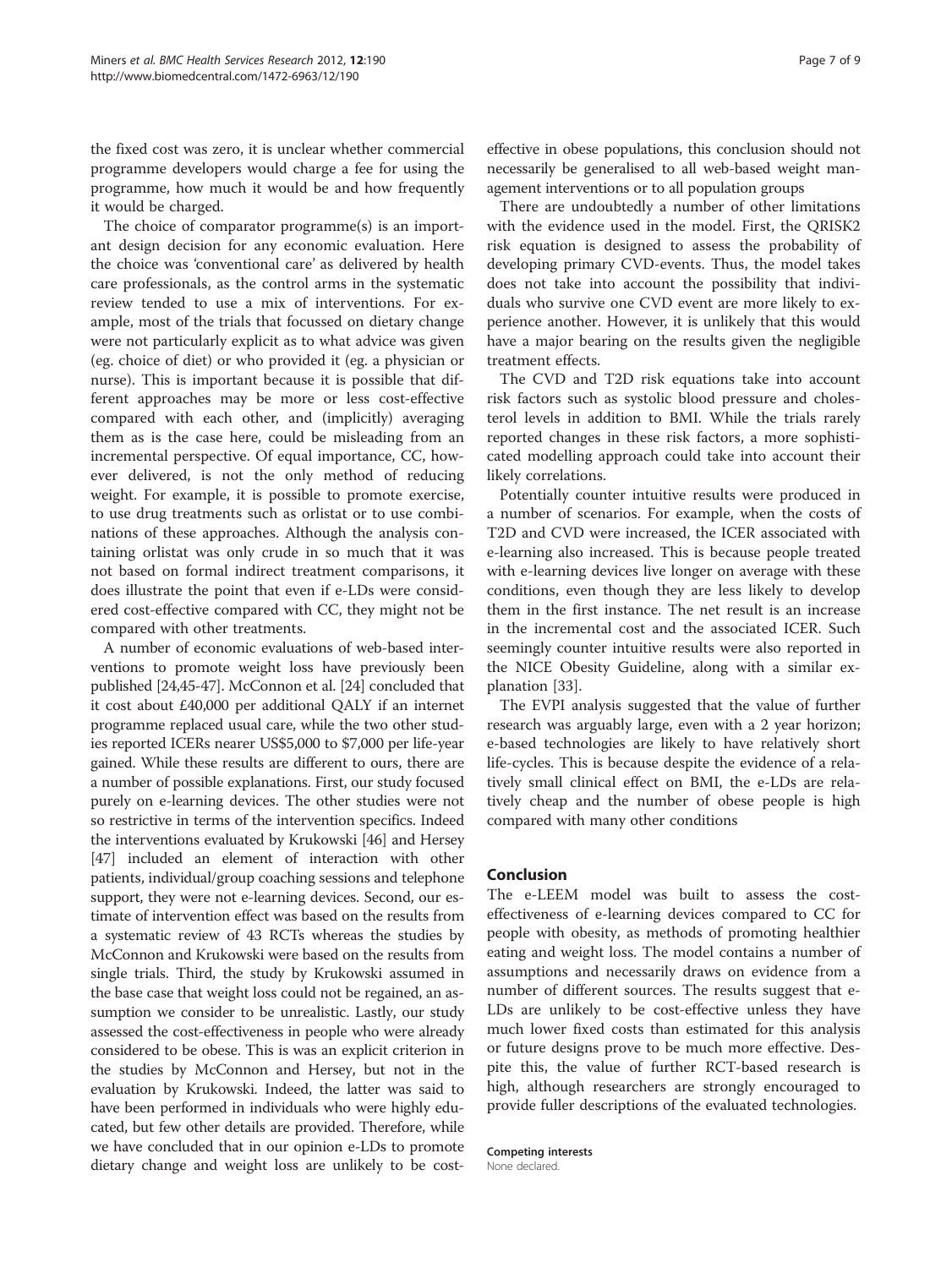#### <span id="page-7-0"></span>Author's contributions

AM built the economic model and drafted most sections of the report, JH, FL, EM, SM and PE designed and undertook the underpinning systematic review. EM also provided clinical expertise and knowledge about the use of e-learning devices. All authors contributed to the final write up.

#### Funding source

National Institute for Health Research, Health Technology Assessment Programme

#### Author details

<sup>1</sup> Faculty of Public Health and Policy, London School of Hygiene and Tropical Medicine, Keppel Street, London WC1E 7HT, UK. <sup>2</sup>Faculty of Epidemiology and Population Health, London School of Hygiene and Tropical Medicine, Keppel Street, London WC1E 7HT, UK. <sup>3</sup>Research Department of Primary Care and Population Health, University College London, Upper Floor 3, Royal Free Hospital, Rowland Hill Street, London, NW3 2PF, UK. <sup>4</sup>Research Department of Clinical, Educational & Health Psychology, University College London, 1-19 Torrington Place, London WC1E 7HB, UK.

#### Received: 30 March 2011 Accepted: 11 June 2012 Published: 7 July 2012

#### References

- 1. OECD Health Data; 2011 [\[http://stats.oecd.org/Index.aspx?](http://stats.oecd.org/Index.aspx?DataSetCode=HEALTH_LVNG) DataSetCode=HEALTH\_LVNGL
- 2. Rolls BJ, Shide DJ: The influence of dietary fat on food intake and body weight. Nutr Rev 1992, 50:283–290.
- 3. Willet WC: Diet and health: What should we eat? Science 1994, 264:532-538.
- 4. World Health Organization: In. Geneva: WHO: Diet, Nutrition, and the Prvention of Chronic Diseases; 2003.
- 5. Department of Health: Choosing health: making healthier choices easier. London: Choosing health: making healthier choices easier; 2004.
- 6. Department of Health: In. London: Choosing a Better Diet: a food and health action plan; 2005:1–52.
- 7. Balcombe NR, Ferry PG: Saweirs WM. Nutritional Status and Well Being. Is There a Relationship Between Body Mass Index and the Well-Being of Older People? Current Medical Research and Opinion 2001, 17(1):1-7.
- 8. World Health Organization: Reducing Risks. In. Geneva: Promoting Healthy Life; 2002.
- 9. World Cancer Research Fund: American Institute of Cancer Research, Food, nutrition and physical activity and the prevention of Cancer. In. Washington DC: Global perspective; 2007.
- 10. Lock K, Pomerleau J, Causer L, Altman DR, McKee M: The global burden of disease attributable to low consumption of fruit and vegetables: implications for the global strategy on diet. Bull of the World Health Organization 2005, 83(2):100–108.
- 11. Brug J, Oenema A, Kroeze W, Raat H: The internet and nutrition education: challenges and opportunities. Eur J Clin Nutr 2005, 59(Suppl 1):S130-S139.
- 12. Martin Gould SM, Anderson J: Using interactive media nutrition education to reach low-income persons: an effectiveness evaluation. J Nutr Educ 2000, 32:204–213.
- 13. Tate DE, Jackvony EH, Wing RR: Effects of internet behavioral conuselling on weight loss in adults at risk for type 2 diabetes: a randomized trial. JAMA 2003, 289:1833-1836
- 14. Oenema A, Brug J, Lechner L: Web-based tailorednutrition education: results of a randomized controlled trial. Health Educ Res 2001, 16:647–660.
- 15. Eng TR: The eHealth landscape: a terrain map of emerging information and communication technologies in health and health care. Princeton NJ: Robert Wood Johnson Foundation; 2001.
- 16. Neville LM, O'Hara B, Milat AJ: Computer-tailored dietary behaviour change interventions: a systematic review. Health Educ Res 2009, 24 (4):699–720.
- 17. Office for National Statistics: Statistical Bulletin: Internet Access. In. United Kingdom: Households and Individuals; 2009.
- 18. Kanuga M, Rosenfeld WD: Adolescent sexuality and the internet: the good, the bad, and the URL. J Pediatr Adolesc Gynecol 2004, 17(2):117–124.
- 19. Patrick K, Robinson TN, Alemi F, Eng TR: the Science Panel on Interactive Communication and Health: Policy issues relevant to evaluation of interactive health communication applications. Am J Preventive Med 1999, 16:35–42.
- 20. Williams P, Nicholas D, Huntington P: McClean F. Surfing for health: user evaluation of a health information web site. Part 1, Literature review. Health Information, Library Journal 2002, 19:98–108.
- 21. Kroeze W, Werkman A, Brug J: A systematic review of randomized trials on the effectiveness of computer-tailored education on physical activity and dietary behaviors. Ann Behav Med 2006, 31(3):205–223.
- 22. Norman GJ, Zabinski MF, Adams MA, Rosenberg DE, Yaroch AL, Atienza AA: A review of eHealth interventions for physical activity and dietary behavior change. Am J Preventive Med 2007, 33(4):336–345.
- 23. Neve M, Morgan PJ, Jones PR, Collins CE: Effectiveness of web-based interventions in achieving weight loss and weight loss maintenance in overweight and obese adults: a systematic review with meta-analysis. Obes Rev 2010, 11(4):306–321.
- 24. McConnon A, Kirk SFL, Cockroft JE, Harvey EL, Greenwood DC, Thomas JD, Ransley JK, Bojke L: The Internet for weight control in an obese sample. BMC Health Services Research: Results of a randomised controlled trial; 2007:7–206.
- 25. Edwards P, Landon J, Lock K, Free C, Ferguson E, Michie S, Miners A, Harris JLF: Adaptive e-learning to improve dietary behaviour: a systematic review and cost-effectiveness analysis. Health Technol Assessment 2011, 15:37.
- 26. TreeAge Software I: TreeAge Pro 2009 user's manual. Williamstown, MA: TreeAge Software Inc; 2009.
- 27. Barton P, Jobanputra P, Wilson J, Bryan S, Burls A: The use of modelling to evaluate new drugs for patients with a chronic condition. In: Health Technology Assessment: the case of antibodies against tumour necrosis factor in rheumatoid arthritis; 2004.
- 28. Life tables: [[http://www.statistics.gov.uk/StatBase/Product.asp?vlnk=14459\]](http://www.statistics.gov.uk/StatBase/Product.asp?vlnk=14459).
- 29. Volimink JA, Newton JN, Hicks NR, Sleight P, Fowler GH, Neil HAW: Coranary events and case fatality rates in an English population: results of the Oxford myocardial infarction incidence study. Heart 1998, 80:40–44.
- 30. Hippisley-Cox J, Coupland C, Vinogradova Y, Robson J, Minhas R, Sheikh A, Brindle P: Predicting cardiovascular risk in England and Wales: prospective derivation and validation of QRISK2. BMJ 2008, 336 (7659):1475–1482.
- 31. Stern MP, Williams MS, Haffner SM: Identification of Persons at High Risk for Type 2 Diabetes Mellitus: Do We Need the Oral Glucose Tolerance Test? Ann Intern Med 2002, 136:575–581.
- 32. Lindstrom J, Tuomilehto J: The diabetes risk score.: Diabetes Care; 2003:26.
- 33. NICE: CG43.: Obesity: the prevention, identification, assessment and management of overweight and obesity in adults and children; 2006.
- 34. Fine J, Colditz G, Coakeley E, Moselay G, Manson J, Willet W: A Prospective Study of Weight Change and Health Related Quality of Life in Women. JAMA 1999, 282:2136-2142.
- 35. Heitmann B, Garby L: Patterns of Long-Term Weight Changes in Overweight Developing Danish Men and Women Aged Between 30 and 60 Years. Int J Obes 1999, 23:23.
- 36. [[http://www.ic.nhs.uk/statistics-and-data-collections/health-and-lifestyles](http://www.ic.nhs.uk/statistics-and-data-collections/health-and-lifestyles-related-surveys/health-survey-for-england/health-survey-for-england--2008-trend-tables)[related-surveys/health-survey-for-england/health-survey-for-england](http://www.ic.nhs.uk/statistics-and-data-collections/health-and-lifestyles-related-surveys/health-survey-for-england/health-survey-for-england--2008-trend-tables)–2008 [trend-tables\]](http://www.ic.nhs.uk/statistics-and-data-collections/health-and-lifestyles-related-surveys/health-survey-for-england/health-survey-for-england--2008-trend-tables).
- 37. Health Survey for England; [[http://www.dh.gov.uk/en/](http://www.dh.gov.uk/en/Publicationsandstatistics/Publications/PublicationsStatistics/DH_4098712) [Publicationsandstatistics/Publications/PublicationsStatistics/DH\\_4098712\]](http://www.dh.gov.uk/en/Publicationsandstatistics/Publications/PublicationsStatistics/DH_4098712).
- 38. Foxcroft DR: Orlistat for the treatment of obesity: cost utility model. Obes Rev 2005, 6:323–328.
- 39. Curtis L: Unit costs of health and social care, Canterbury. UK: University of Kent; 2010.
- 40. Warren E, Brennan A, Akehurst R: Cost-Effectiveness of Sibutramine in the Treatment of Obesity. Medical Decision Making 2004, 24:9–19.
- 41. Ara R, Brennan A: The cost-effectiveness of sibutramine in non-diabetic obese patients: Evidence from four Western countries. Obes Rev 2007, 8:363–371.
- 42. Macran S: DP190 The Relationship between Body Mass Index and Health-Related Quality of Life. In: University of York: Centre for Health Economics Discussion Paper. York; 2004.
- 43. British National Formulary; [\[http://bnf.org/bnf/index.htm\]](http://bnf.org/bnf/index.htm).
- 44. Turnin MC, Bourgeois O, Cathelineau G, Leguerrier AM, Halimi S, Sandre-Banon D, Coliche V, Breux M, Verlet E, Labrousse F, et al: Multicenter randomized evaluation of a nutritional education software in obese patients. Diabetes Metab 2001, 27(2 Pt 1):139–147.
- 45. Jacobs N, Evers S, Ament A, Claes N: Cost-utility of a cardiovascular prevention program in highly educated adults: Intermediate results of a randomized controlled trial. Int J Technol Assessment in Health Care 2010, 26(01):11–19.